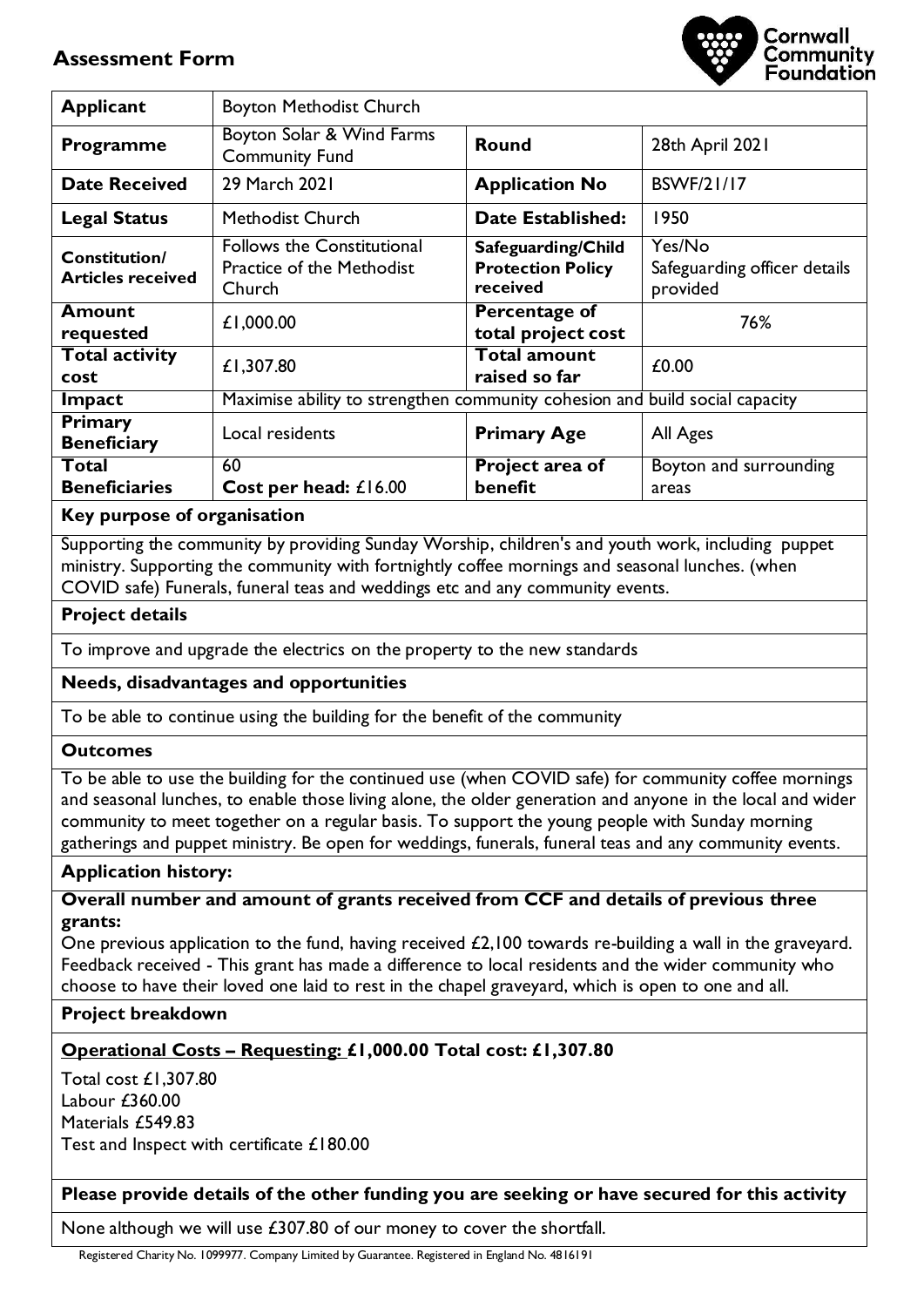# **Assessor's Comments**

# **Additional organisation details:**

They are part of the Methodist Church. They provide support and a social venue for all ages of the community in the Parish of Boyton. There are 5 unrelated committee members who follow the Constitutional Practice and Discipline of the Methodist Church. The church building was built over 113 years ago and has undergone modernisation when finances have allowed.

# **Additional project information:**

Seeking 77% of total project costs. Have only obtained one quotation due to request being £1,000 - the shortfall will come from their current funds.

**Financial information: Statement of Charitable Activities to 31st August 2020**  Total income: £9,199 Total expenditure: £10,846 **Balance Sheet:**  Net assets: £8,477 Unrestricted funds: £8,477 Designated funds: 0 Restricted funds: £0 Reserve policy details – none

**Recommendations:** Suitable documents have been provided to support this application however, I would recommend the management committee receive safeguard training and adopt a form Safeguarding Policy. The Church has served the community over many years. The update of the electrics to the new standards is unavoidable and will only be achieved through either fundraising (which in this current time will be very unfruitful) or grant funding. The project would be of benefit to the community in Boyton. I would recommend supporting this application.